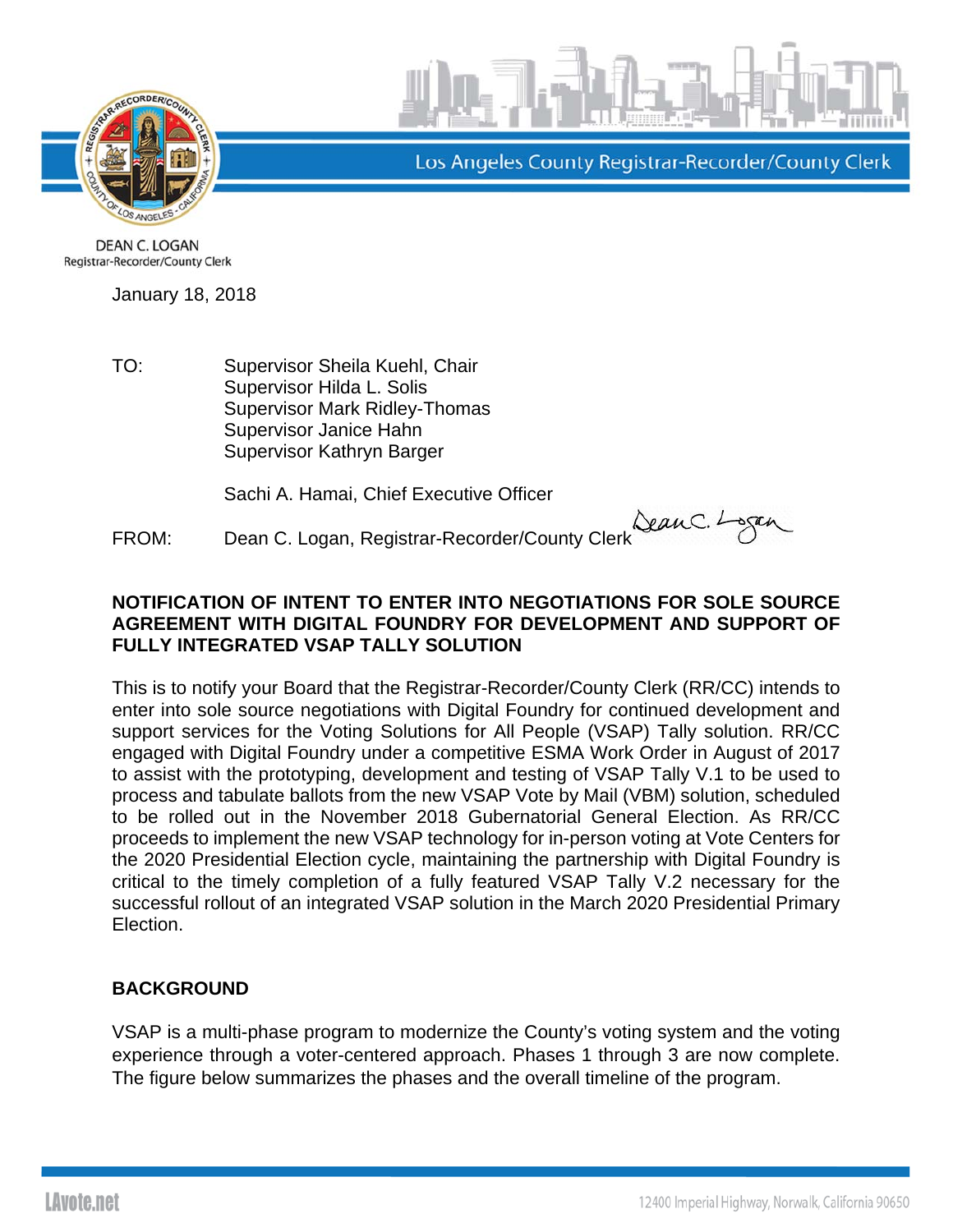Board of Supervisors January 18, 2018 Page 2 of 4



In Phase 1, the VSAP gathered data and carried out research that shaped our overarching strategy for voting system modernization. The research revealed that users expect more than just an upgrade in voting technology, and true modernization efforts are needed to improve the entire voting experience and engage the electorate.

In Phase 2, an Advisory Committee (AdCom) of community stakeholders and election advocates was established to ensure the voice of Los Angeles County voters continued to guide the VSAP. Using the findings of Phase 1, the AdCom adopted a set of General Voting System Principles to ensure the new voting system meets the diverse needs of County voters. At the same time, independent research at UCLA found that without changes to the regulatory environment, it would be very difficult for the County to acquire a California-certified commercial voting system consistent with the adopted principles and scalable to the size and complexity of the County's electorate. These factors along with feedback from the AdCom made a strong case for RR/CC to pursue the development of a new publicly-owned voting solution.

Phase 3 of the project marked a major transition from research to design and engineering, including a new Tally component. To ensure a sound technical approach to voting system design, a VSAP Technical Advisory Committee (TAC) was established to bring on reputable, nationally-recognized technical expertise in voting technology, security, transparency and accessibility. Following a crowdsourced voting system design effort undertaken in partnership with the Information Technology Innovation Foundation and funded by the U.S. Election Assistance Commission, RR/CC identified and engaged IDEO, a global design and innovation firm specializing in human-centered design, to produce design and engineering specifications for the new VSAP solution.

RR/CC is currently in progress with Phase 4 to manufacture and certify the new voting system. Realizing that rolling out components of the VSAP solution in phases is the best approach to balancing the implementation risks with the risks of continuing to conduct elections with an aging legacy voting system, RR/CC engaged with the software architecture and engineering firm Digital Foundry to assist in developing the VSAP Tally solution for use with the new VBM solution in the November 2018 Gubernatorial General Election, while it carried out a separate solicitation process to procure the services of a prime contractor to manufacture the other components and integrate them as a complete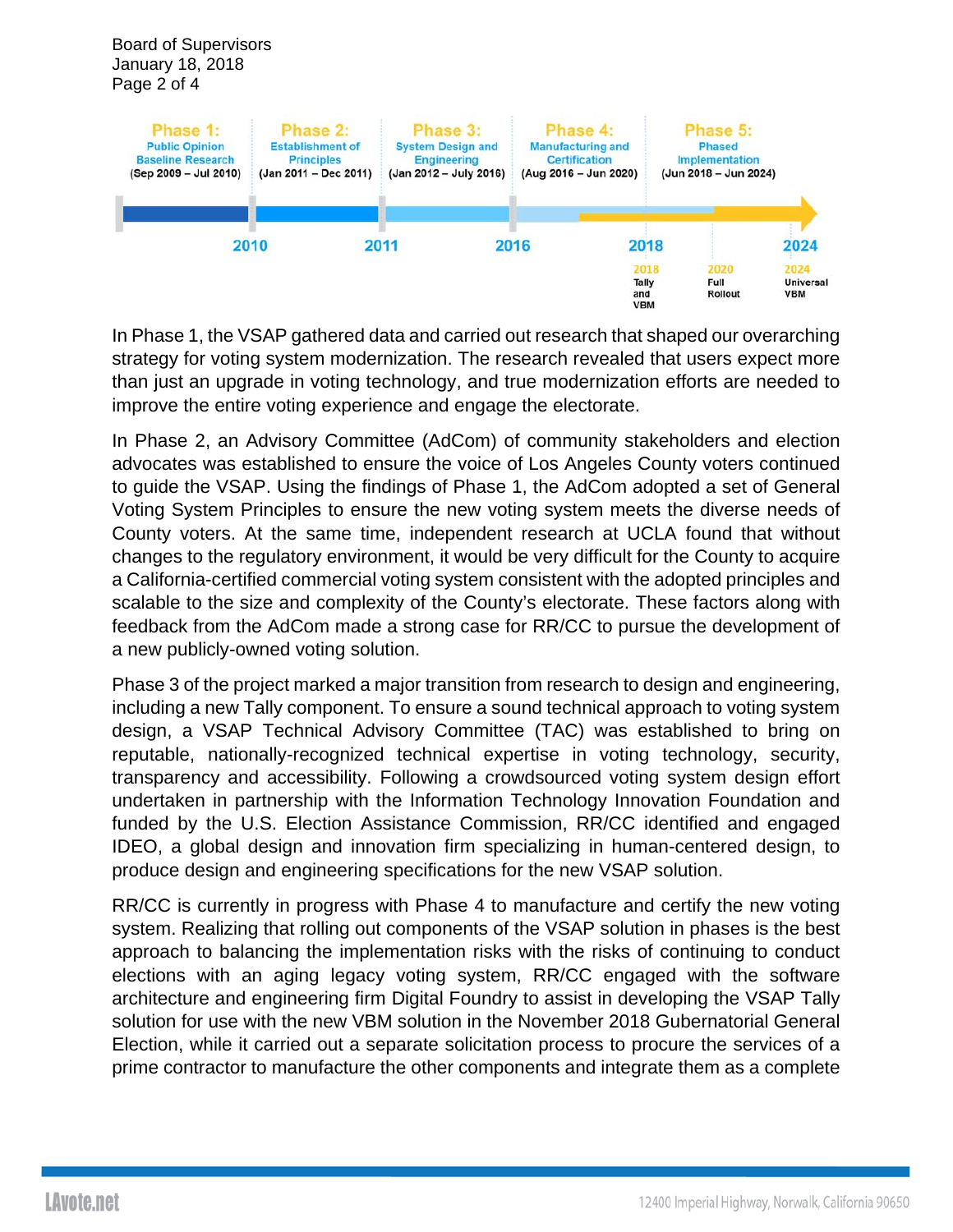Board of Supervisors January 18, 2018 Page 3 of 4

VSAP solution to be tested and certified under California Voting System Standards, and used in the 2020 Presidential Election cycle.

The roadmap for developing the VSAP Tally solution aligned to supporting the Gubernatorial General Election in November 2018 and the Presidential Election cycle in 2020 is illustrated below:



## **JUSTIFICATION FOR SOLE SOURCE AGREEMENT WITH DIGITAL FOUNDRY**

In August 2017, RR/CC engaged with Digital Foundry under a competitive ESMA Work Order 2016-010 to assist in the architecting, prototyping, development, and testing of a VSAP Tally solution capable of processing and tabulating new VSAP VBM ballots. While this approach will allow RR/CC to meet its important goal of rolling out the new VSAP VBM solution in the November 2018 Gubernatorial General, ESMA's annual program spending caps make it impractical as a contracting vehicle for the development of the fully featured version of VSAP Tally necessary to support in-person voting and integration with the overall end-to-end VSAP solution.

Carrying out a traditional competitive solicitation to continue the VSAP Tally development effort would pose very serious risks to the successful and timely implementation and launch of the overall VSAP solution in the 2020 Presidential Election cycle. The depth of knowledge and expertise Digital Foundry now has in RR/CC's unique election tally requirements, as well as the solution architecture and technology, cannot be easily or quickly replicated.

Any disruptions to the velocity and cohesiveness of the VSAP Tally team would cause major delays in the project, including meeting the required certification and testing